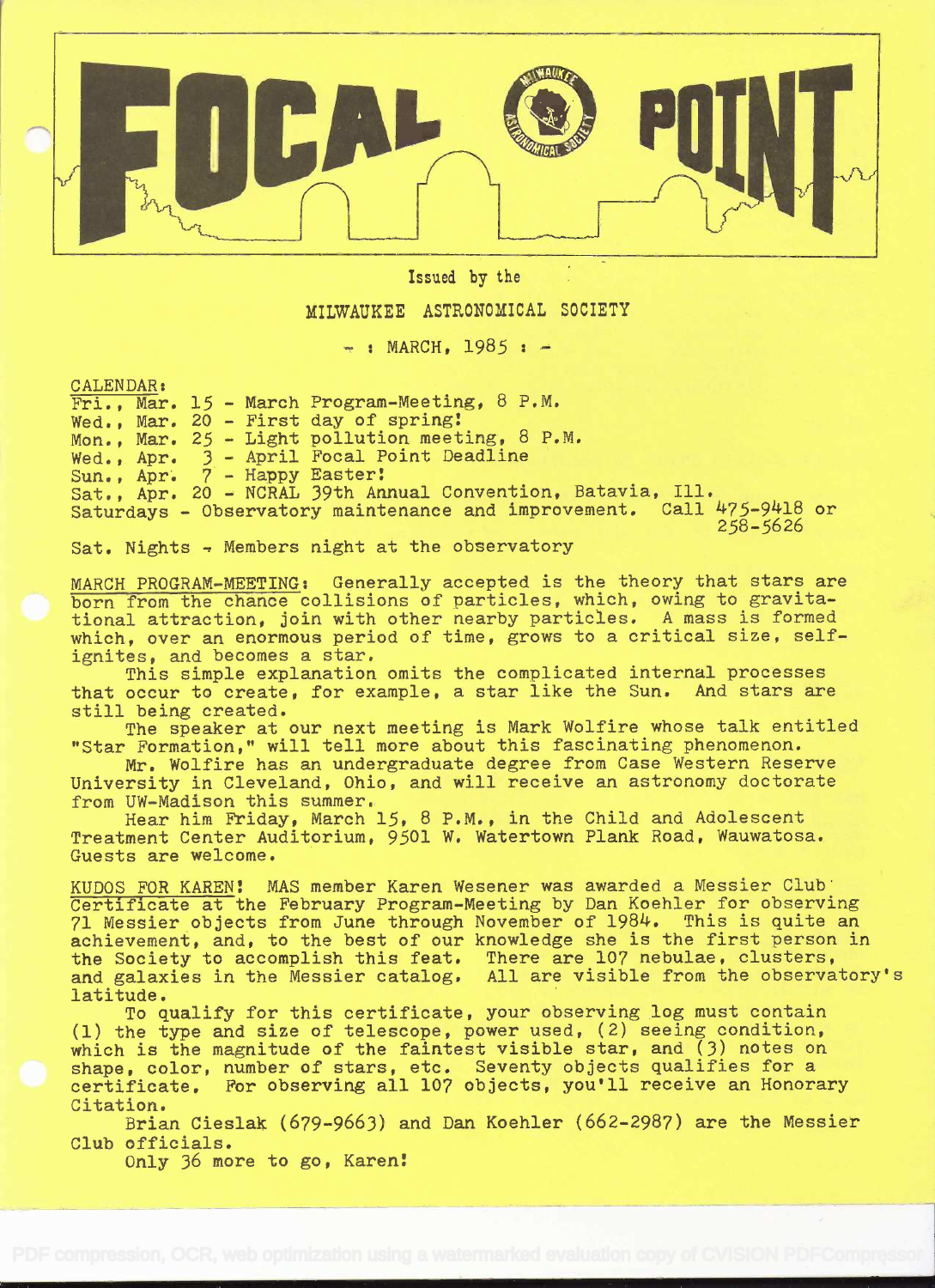LIFE IS FULL OF SECOND CHANCES! The popular MAS Amateur Astronomer's Series classes, so well attended recently, will be repeated starting early in April. All classes will begin at 7:30 P.M. in the observatory auditorium, and will be taught again by Lee Keith.

Even tnose who aren't sure which end of the telescope to look through will know more than the average bear when they finish the course. Member Karen Wesener never touched a telescope until last summer. She recently received an award for locating and observing 71 Messier objects

These classes are another benefit you get for your dues. Folks who braved the recent Wisconsin winter found the effort worth while. The Wednesday dates will likely have some of the Society "pros" there to answer questions and give advice or guidance.

Lee is looking for MAS members who have expertise in a particular field of astronomy to lead classes. Ring him at 962-2856, 961-8752, or write to 1230 E. Singer Circle, Apt. 106, Milwaukee, 53212.

The following programs will be presented on the following dates:

## Title

Date

Wed.,  $4/3$ 

Wed.,  $5/1$ 

The Neophyte's Guide to Telescopes

"What's Your Power?" and other pressing telescopic questions. Sat., 4/6

Owner's Guide to the Collimation of Cleaning of a Newtonian Sat., 4/13 Telescope.

All the Extras: Telescope Accessories  $Sat., 4/20$ 

Reading the Celestial Roadmap

The Small, The Faint & The Diffuse: Locating Celestial Objects Sat., 5/4

THANKS AGAIN, MISS ZEMLOCK! The MAS has received a final distribution of \$2,000 from the estate of the late Cora Zemlock.

It was her contribution of the mirror blank that started the 26" Telescope project.

WATCH FOR THIS:<br>Lee Keith, in charge of the MAS Amateur Astronomer's Series classes, has had an article written by him accepted for publication in Milwaukee's Astronomy Magazine. Entitled "Defeating Dew," the article is scheduled to appear in the April, 1985 issue. It will soon be available at your local news stand.

OUR NEWEST MEMBERS ARE Kenneth Waraczynski and wife Sally. They are residents oÍ' Milwaukee. Welcome to the Milwaukee Astronomical Society.

LIGHT POLLUTION is not only a serious problem but wasteful as well. Those whose work or pleasure is to view the skies may find seeing increasingly difficult, especially if they're seeking Comet Halley which is now rushing to within view of thousands of large and small viewing devices.

John Asztalos is having an organizational meeting to form a committee to at least do something about existing and future light pollution in the vicinity of the observatory. Anyone interested (there must be many) should meet at John's home at 411 N. 61st St., Monday, March 25, at 8 P.M.

An inexpensive, simple solution would be cooperation. We hope the City of New Berlin will consider our suggestions and proposals.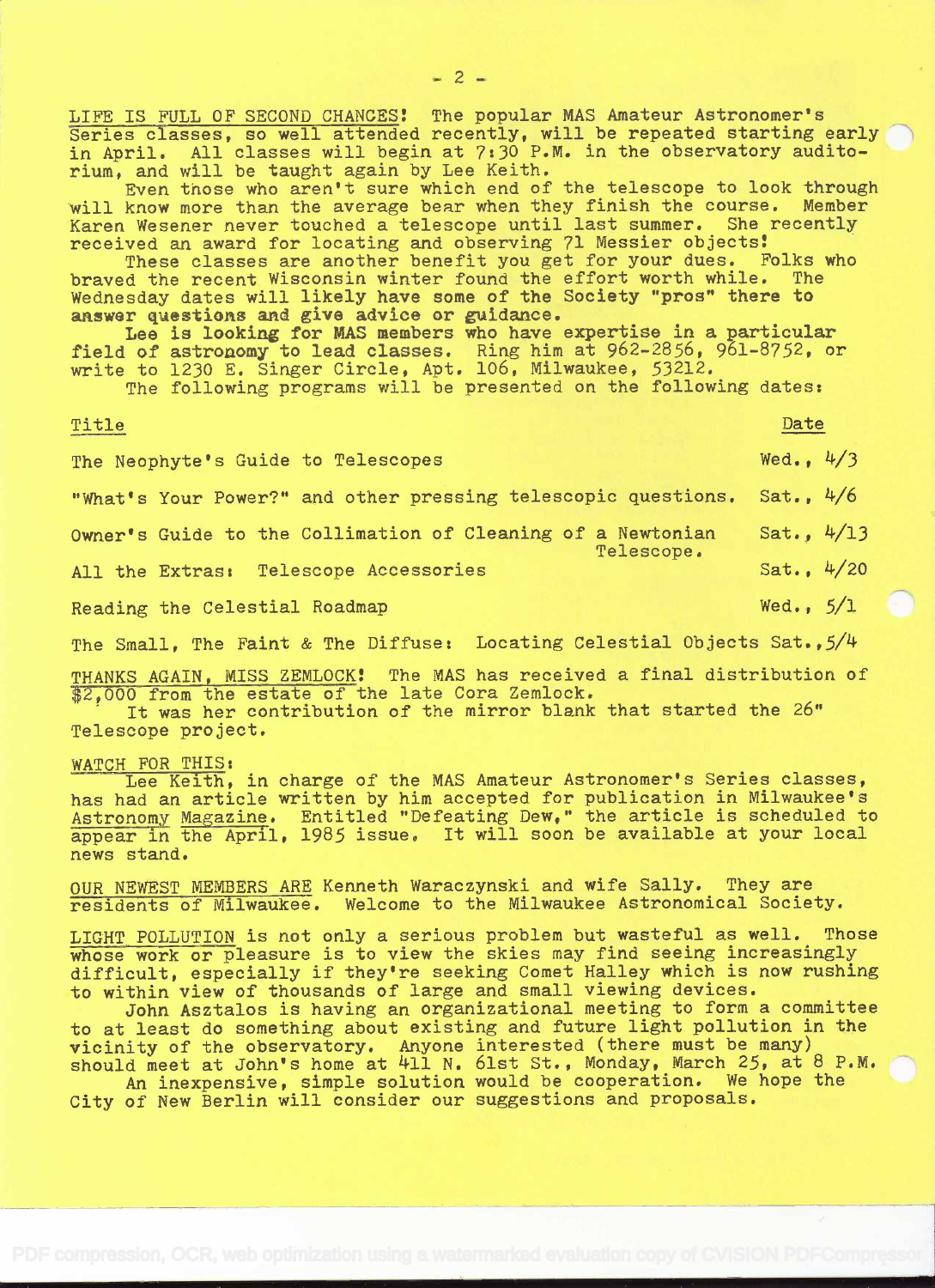MANY DIFFERENT TALENTS can be found in any large group of people and MAS members are no exception.

One of our members, Henry Witkowski, is a philosopher and a prolific poet and has written many philosophical poems. Here is one:

IN THE TELESCOPE'S ARC

The wind doesn't ask where it may blow, for it has no mind, or will to know, And it whirls, and swirls as blind can be where God's Laws lead, as in you and in me:

And sure, those Laws--- awake, or asleep are with us now, as they are in the deep----Whereto we look in the telescope's arc for the lights out there in Creation's mark:

And though we believe no wind is in space, nor thoughts, or hopes, or faith, or grace--- We certainly know that God is there, for He lives in us, in the rocks and the air!

OBSERVATORY NEWS: The filar micrometer, a device for measuring celestial objects, is in use. The A-dome will need repainting. Electrical work will soon begin in the Zemlock Building. Need observers for grazes (see February Focal Point) and timers for Jupiter's satellites as they occult one another, We have an occultation timer for testing your reaction time as you observe the disappearance of a star when occulted by the moon. Shows image of simulated moon and star. The rest room door is still being left open, a very costly oversight. Please pick up your pre-ordered OBSERVER'S HANDBOOK from Treas. Jim Toeller. R.A. and declination drive designs for the 26" 'scope are continuing. Cub Scouts will plant trees at the observatory this spring.

## CONVENTIONS:<br>REGIONAL:

The 1985 Annual Convention of the North Central Region will meet in the Fermilab National Accelerator Laboratory in Batavia,<br>Illinois. The date is Saturday, April 20. The host is the Nape The date is Saturday, April 20. The host is the Naperville Astronomical Association.

Obtain complete information from Frank Roldan (344-2354).

NATIONAL: TUCSON '85, this year's Astronomical League National Convention, will meet in Tucson, Arizona, Monday, June 17 through Saturday, June 22, 1985.

TUCSON '85 will host a number of other groups so this convention will be a big bang with much, much going on! The warm, dry, sunny weather and the many research telescopes around Tucson makes this an astronomer's

paradise.<br>Read your February, 1985 <u>THE REFLECTOR</u> for full details or write Joe Stanley, University Conference Dept., Univ. of Arizona, 1717 E. Speedway, Tucson, AZ 85719.